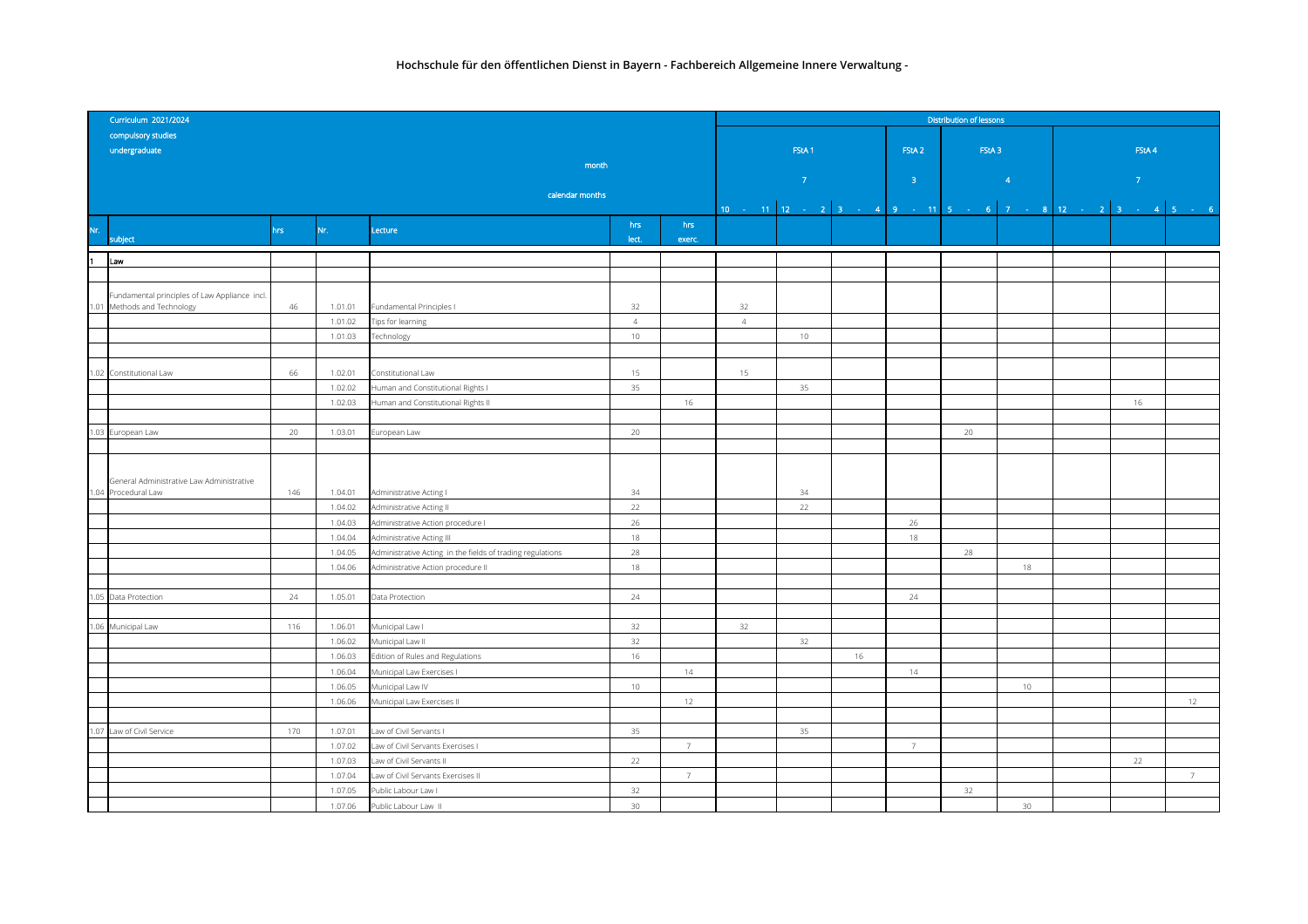|     | Curriculum 2021/2024                                 | Distribution of lessons |                    |                                                                                     |                   |                |                                                            |               |                   |                   |    |                 |                |         |
|-----|------------------------------------------------------|-------------------------|--------------------|-------------------------------------------------------------------------------------|-------------------|----------------|------------------------------------------------------------|---------------|-------------------|-------------------|----|-----------------|----------------|---------|
|     | compulsory studies                                   |                         |                    |                                                                                     |                   |                |                                                            |               |                   |                   |    |                 |                |         |
|     | undergraduate                                        |                         |                    |                                                                                     | FStA <sub>1</sub> |                |                                                            |               | FStA <sub>2</sub> | FStA <sub>3</sub> |    | FStA 4          |                |         |
|     |                                                      |                         |                    | month                                                                               |                   |                |                                                            |               |                   |                   |    |                 |                |         |
|     |                                                      |                         |                    | calendar months                                                                     |                   |                |                                                            | $\mathcal{T}$ | 3 <sup>°</sup>    | $\overline{4}$    |    |                 | $\overline{7}$ |         |
|     |                                                      |                         |                    |                                                                                     |                   |                | 10 - 11 12 - 2 3 - 4 9 - 11 5 - 6 7 - 8 12 - 2 3 - 4 5 - 6 |               |                   |                   |    |                 |                |         |
|     |                                                      |                         |                    |                                                                                     | hrs               | hrs            |                                                            |               |                   |                   |    |                 |                |         |
| Nr. | subject                                              | hrs                     | Nr.                | Lecture                                                                             | lect.             | exerc.         |                                                            |               |                   |                   |    |                 |                |         |
|     |                                                      |                         | 1.07.07            | Public Labour Law III                                                               | 23                |                |                                                            |               |                   |                   |    |                 | 23             |         |
|     |                                                      |                         | 1.07.08            | Public Labour Law Exercises                                                         |                   | 14             |                                                            |               |                   |                   |    |                 |                | 14      |
|     |                                                      |                         |                    |                                                                                     |                   |                |                                                            |               |                   |                   |    |                 |                |         |
|     |                                                      |                         |                    |                                                                                     |                   |                |                                                            |               |                   |                   |    |                 |                |         |
|     | 1.08 Law of Security Law of Administrative Offences  | 100                     | 1.08.01            | Active defense and punishment of statutory violation I                              | 28                |                |                                                            | 28            |                   |                   |    |                 |                |         |
|     |                                                      |                         | 1.08.02            | Active defense and punishment of statutory violation II                             | 24                |                |                                                            |               |                   | 24                |    |                 |                |         |
|     |                                                      |                         | 1.08.03            | Active defense and punishment of statutory violation III                            | 16<br>14          |                |                                                            |               |                   |                   | 16 |                 |                |         |
|     |                                                      |                         | 1.08.04<br>1.08.05 | Active defense and punishment of statutory violation IV<br>foreigner and asylum law | 18                |                |                                                            |               |                   |                   |    | 14<br>18        |                |         |
|     |                                                      |                         |                    |                                                                                     |                   |                |                                                            |               |                   |                   |    |                 |                |         |
|     | 1.09 Building Law                                    | 112                     | 1.09.01            | Building Law I (Planning Law)                                                       | 28                |                |                                                            |               |                   | 28                |    |                 |                |         |
|     |                                                      |                         | 1.09.02            | Building Law II                                                                     | 32                |                |                                                            |               |                   |                   | 32 |                 |                |         |
|     |                                                      |                         | 1.09.03            | Building Law III                                                                    | 18                |                |                                                            |               |                   |                   |    | 18              |                |         |
|     |                                                      |                         | 1.09.04            | Building Law IV                                                                     | 18                |                |                                                            |               |                   |                   |    |                 | 18             |         |
|     |                                                      |                         | 1.09.05            | <b>Building Law Exercises</b>                                                       |                   | 16             |                                                            |               |                   |                   |    |                 |                | 16      |
|     |                                                      |                         |                    |                                                                                     |                   |                |                                                            |               |                   |                   |    |                 |                |         |
|     | .10 Environmental Law                                | 58                      | 1.10.01            | Immission control law                                                               | 30 <sup>°</sup>   |                |                                                            |               |                   |                   |    | 30 <sup>°</sup> |                |         |
|     |                                                      |                         | 1.10.02            | Water Law                                                                           | 20                |                |                                                            |               |                   |                   |    |                 | 20             |         |
|     |                                                      |                         | 1.10.02            | Environmental Law Exercises                                                         |                   | $\,$ 8         |                                                            |               |                   |                   |    |                 |                | $\,8\,$ |
|     |                                                      |                         |                    |                                                                                     |                   |                |                                                            |               |                   |                   |    |                 |                |         |
| .11 | Law of Social Administration                         | 86                      | 1.11.01            | Law of Unemployment Benefit                                                         | 26                |                |                                                            |               |                   | 26                |    |                 |                |         |
|     |                                                      |                         | 1.11.02<br>1.11.03 | Administrative Acting and Protest Procedure in Social Law                           | 22<br>$10 -$      |                |                                                            |               |                   |                   | 22 | 10              |                |         |
|     |                                                      |                         | 1.11.04            | Law of Social Welfare I<br>Law of Social Welfare II                                 | 14                |                |                                                            |               |                   |                   |    |                 | 14             |         |
|     |                                                      |                         | 1.11.05            | Law of Social Administration Exercises                                              |                   | 14             |                                                            |               |                   |                   |    |                 |                | 14      |
|     |                                                      |                         |                    |                                                                                     |                   |                |                                                            |               |                   |                   |    |                 |                |         |
|     | .12 Civil Law                                        | 122                     | 1.12.01            | Civil Law I                                                                         | 28                |                | 28                                                         |               |                   |                   |    |                 |                |         |
|     |                                                      |                         | 1.12.02            | Civil Law II                                                                        | 24                |                |                                                            | 24            |                   |                   |    |                 |                |         |
|     |                                                      |                         | 1.12.03            | Civil Law III                                                                       | 14                |                |                                                            | 14            |                   |                   |    |                 |                |         |
|     |                                                      |                         | 1.12.05            | Civil Law Exercises I                                                               |                   | 12             |                                                            |               | 12                |                   |    |                 |                |         |
|     |                                                      |                         | 1.12.06            | Civil Law V                                                                         | 15                |                |                                                            |               |                   |                   |    | 15              |                |         |
|     |                                                      |                         | 1.12.07            | Civil Law VI                                                                        | 15                |                |                                                            |               |                   |                   |    |                 | 15             |         |
|     |                                                      |                         | 1.12.08            | Civil Law Exercises II                                                              |                   | 14             |                                                            |               |                   |                   |    |                 |                | 14      |
|     |                                                      |                         |                    |                                                                                     |                   |                |                                                            |               |                   |                   |    |                 |                |         |
|     |                                                      |                         |                    |                                                                                     |                   |                |                                                            |               |                   |                   |    |                 |                |         |
|     | 1.13 Formalistic Principles of Administrative Acting | 38                      | 1.13.01            | Correspondence                                                                      | $\overline{4}$    | $\overline{4}$ | 8                                                          |               |                   |                   |    |                 |                |         |
|     |                                                      |                         | 1.13.02            | Decisions of Public Authorities                                                     | 30 <sup>°</sup>   |                |                                                            | 30            |                   |                   |    |                 |                |         |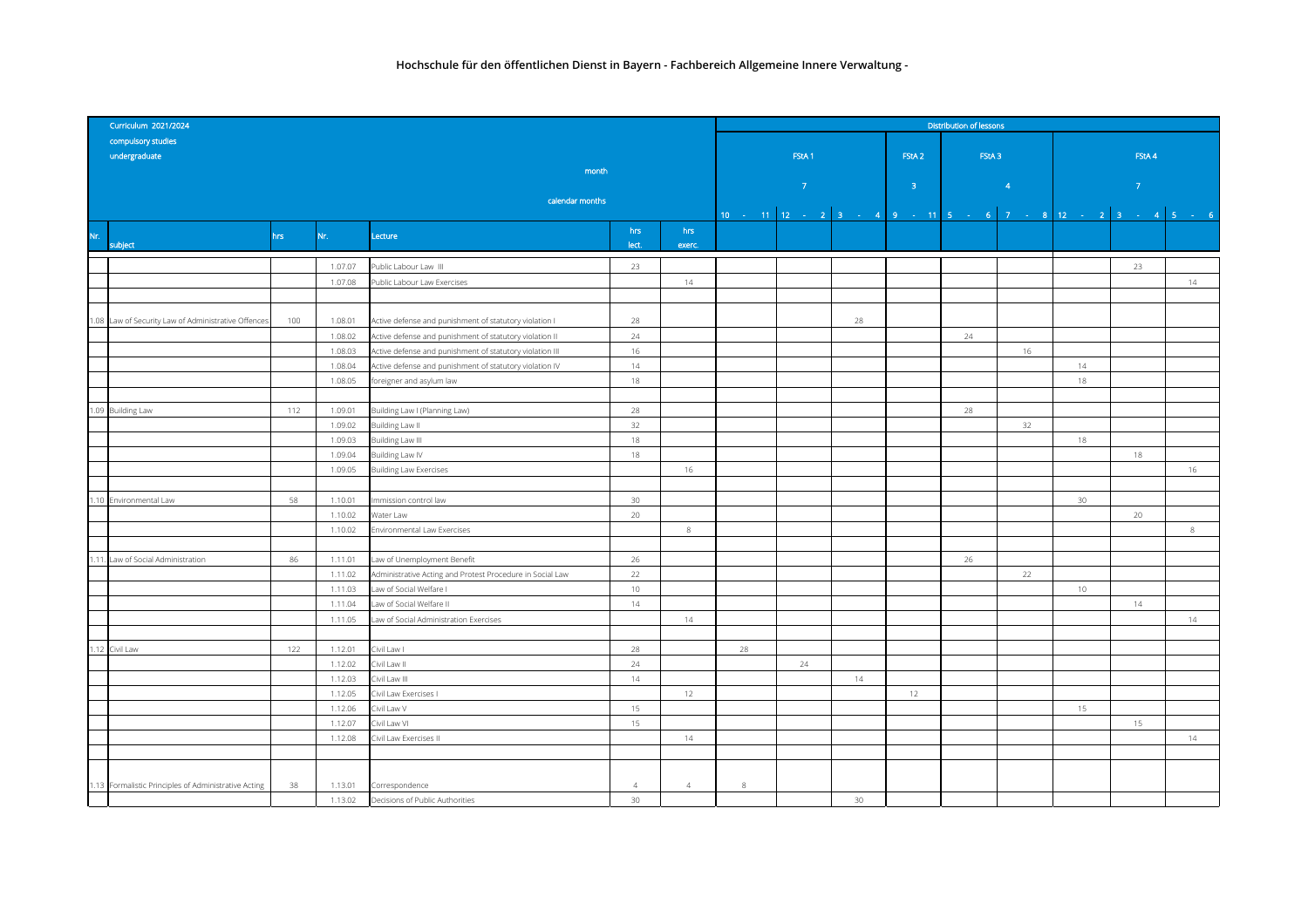|     | Curriculum 2021/2024                                               |       |                    |                                                                               |                 | Distribution of lessons |     |                   |    |                   |                   |                 |                                                            |                |    |
|-----|--------------------------------------------------------------------|-------|--------------------|-------------------------------------------------------------------------------|-----------------|-------------------------|-----|-------------------|----|-------------------|-------------------|-----------------|------------------------------------------------------------|----------------|----|
|     | compulsory studies                                                 |       |                    |                                                                               |                 |                         |     |                   |    |                   |                   |                 |                                                            |                |    |
|     | undergraduate                                                      |       |                    |                                                                               |                 |                         |     | FStA <sub>1</sub> |    | FStA <sub>2</sub> | FStA <sub>3</sub> |                 | FStA 4                                                     |                |    |
|     |                                                                    |       |                    | month                                                                         |                 |                         |     |                   |    |                   |                   |                 |                                                            |                |    |
|     |                                                                    |       |                    |                                                                               |                 |                         |     | $-7$              |    | $\overline{3}$    | $\overline{4}$    |                 |                                                            | 7 <sup>°</sup> |    |
|     | calendar months                                                    |       |                    |                                                                               |                 |                         |     |                   |    |                   |                   |                 |                                                            |                |    |
|     |                                                                    |       |                    |                                                                               |                 |                         |     |                   |    |                   |                   |                 | 10 - 11 12 - 2 3 - 4 9 - 11 5 - 6 7 - 8 12 - 2 3 - 4 5 - 6 |                |    |
| Nr. |                                                                    | hrs.  | Nr.                | Lecture                                                                       | hrs             | hrs                     |     |                   |    |                   |                   |                 |                                                            |                |    |
|     | subject                                                            |       |                    |                                                                               | lect.           | exerc.                  |     |                   |    |                   |                   |                 |                                                            |                |    |
|     |                                                                    |       |                    |                                                                               |                 |                         |     |                   |    |                   |                   |                 |                                                            |                |    |
|     | 1.14 Public Procurement Law                                        | 14    | 1.14.01            | Public Procurement Law                                                        | 14              |                         |     |                   |    |                   |                   |                 |                                                            | 14             |    |
|     |                                                                    |       |                    |                                                                               |                 |                         |     |                   |    |                   |                   |                 |                                                            |                |    |
|     |                                                                    |       |                    |                                                                               |                 |                         |     |                   |    |                   |                   |                 |                                                            |                |    |
|     | Public Labour Law (alternatively)                                  |       | 1.07.09            | Public Labour Law I                                                           | 32              |                         |     |                   |    |                   | 32                |                 |                                                            |                |    |
|     |                                                                    |       | 1.07.10            | Public Labour Law II                                                          | 30 <sup>°</sup> |                         |     |                   |    |                   |                   | 30 <sup>°</sup> |                                                            |                |    |
|     |                                                                    |       | 1.07.11            | Public Labour Law III                                                         | 23              |                         |     |                   |    |                   |                   |                 |                                                            | 23             |    |
|     |                                                                    |       | 1.07.12            | Public Labour Law Exercises                                                   |                 | 14                      |     |                   |    |                   |                   |                 |                                                            |                | 14 |
|     |                                                                    |       | 1.07.13            | Law of Civil Servants III                                                     | 12              |                         |     |                   |    |                   |                   |                 |                                                            |                | 12 |
|     |                                                                    |       |                    |                                                                               |                 |                         |     |                   |    |                   |                   |                 |                                                            |                |    |
|     | Total of Law Studies                                               | 1.118 |                    |                                                                               | 980             | 138                     | 119 | 192               | 88 | 101               | 158               | 128             | 105                                                        | 142            | 85 |
|     |                                                                    |       |                    |                                                                               |                 |                         |     |                   |    |                   |                   |                 |                                                            |                |    |
| 2   | Economics and Finances                                             |       |                    |                                                                               |                 |                         |     |                   |    |                   |                   |                 |                                                            |                |    |
|     |                                                                    |       |                    |                                                                               |                 |                         |     |                   |    |                   |                   |                 |                                                            |                |    |
|     |                                                                    |       |                    |                                                                               |                 |                         |     |                   |    |                   |                   |                 |                                                            |                |    |
|     | Economic and Financial Principles of<br>2.01 Administrative Acting | 76    | 2.01.01            |                                                                               | 26              |                         |     | 26                |    |                   |                   |                 |                                                            |                |    |
|     |                                                                    |       |                    | Economic Principles of Administrative Acting                                  |                 |                         |     |                   |    |                   |                   |                 |                                                            |                |    |
|     |                                                                    |       | 2.01.02            | Economic Principles Exercises I                                               |                 | 6                       |     |                   |    | 6                 |                   |                 |                                                            |                |    |
|     |                                                                    |       | 2.01.03            | Public Finances I                                                             | 28              |                         |     |                   |    |                   |                   | 28              |                                                            |                |    |
|     |                                                                    |       | 2.01.04            | Public Finances II                                                            | 10              |                         |     |                   |    |                   |                   |                 |                                                            | $10 -$         |    |
|     |                                                                    |       | 2.01.05            | Economic Principles Exercises II                                              |                 | 6                       |     |                   |    |                   |                   |                 |                                                            |                | 6  |
|     | 2.02 Municipal Finances                                            | 356   | 2.02.01            | Basics of Municipal Finances (preparatory course)                             | 14              |                         | 14  |                   |    |                   |                   |                 |                                                            |                |    |
|     |                                                                    |       | 2.02.02            | Public Business Management (preparatory course)                               | 12              |                         | 12  |                   |    |                   |                   |                 |                                                            |                |    |
|     |                                                                    |       |                    |                                                                               |                 |                         |     |                   |    |                   |                   |                 |                                                            |                |    |
|     |                                                                    |       | 2.02.03            | Basics of Budget Planning for Accountancy                                     | 20              |                         |     | 20                |    |                   |                   |                 |                                                            |                |    |
|     |                                                                    |       | 2.02.04            | Basics of Commercial Budget                                                   | 18              |                         |     | 18                |    |                   |                   |                 |                                                            |                |    |
|     |                                                                    |       | 2.02.05            | Planning of Governmental Budget                                               | 23              |                         |     |                   | 23 |                   |                   |                 |                                                            |                |    |
|     |                                                                    |       | 2.02.06            | Planning of Commercial Budget                                                 | 26              |                         |     |                   | 26 |                   |                   |                 |                                                            |                |    |
|     |                                                                    |       | 2.02.07            | Cost and Output Accounting I                                                  | 20              |                         |     |                   | 20 |                   |                   |                 |                                                            |                |    |
|     |                                                                    |       | 2.02.08            | Cost and Output Accounting II                                                 | 14              |                         |     |                   |    | 14                |                   |                 |                                                            |                |    |
|     |                                                                    |       | 2.02.09            | Controlling                                                                   | 18              |                         |     |                   |    | 18                |                   |                 |                                                            |                |    |
|     |                                                                    |       | 2.02.10<br>2.02.11 | Municipal Finances Case Studies / Exercises I                                 |                 | 12<br>$\,$ 8 $\,$       |     |                   |    | 12<br>8           |                   |                 |                                                            |                |    |
|     |                                                                    |       | 2.02.12            | Public Business Management Exercises                                          | 14              |                         |     |                   |    |                   | 14                |                 |                                                            |                |    |
|     |                                                                    |       | 2.02.13            | Implementation of Governmental Budget I<br>mplementation of Commercial Budget | 24              |                         |     |                   |    |                   | 24                |                 |                                                            |                |    |
|     |                                                                    |       | 2.02.14            | Implementation of Governmental Budget II                                      | 18              |                         |     |                   |    |                   |                   | 18              |                                                            |                |    |
|     |                                                                    |       | 2.02.15            | Cost-benefit Analysis                                                         | 33              |                         |     |                   |    |                   |                   | 33              |                                                            |                |    |
|     |                                                                    |       |                    |                                                                               |                 |                         |     |                   |    |                   |                   |                 |                                                            |                |    |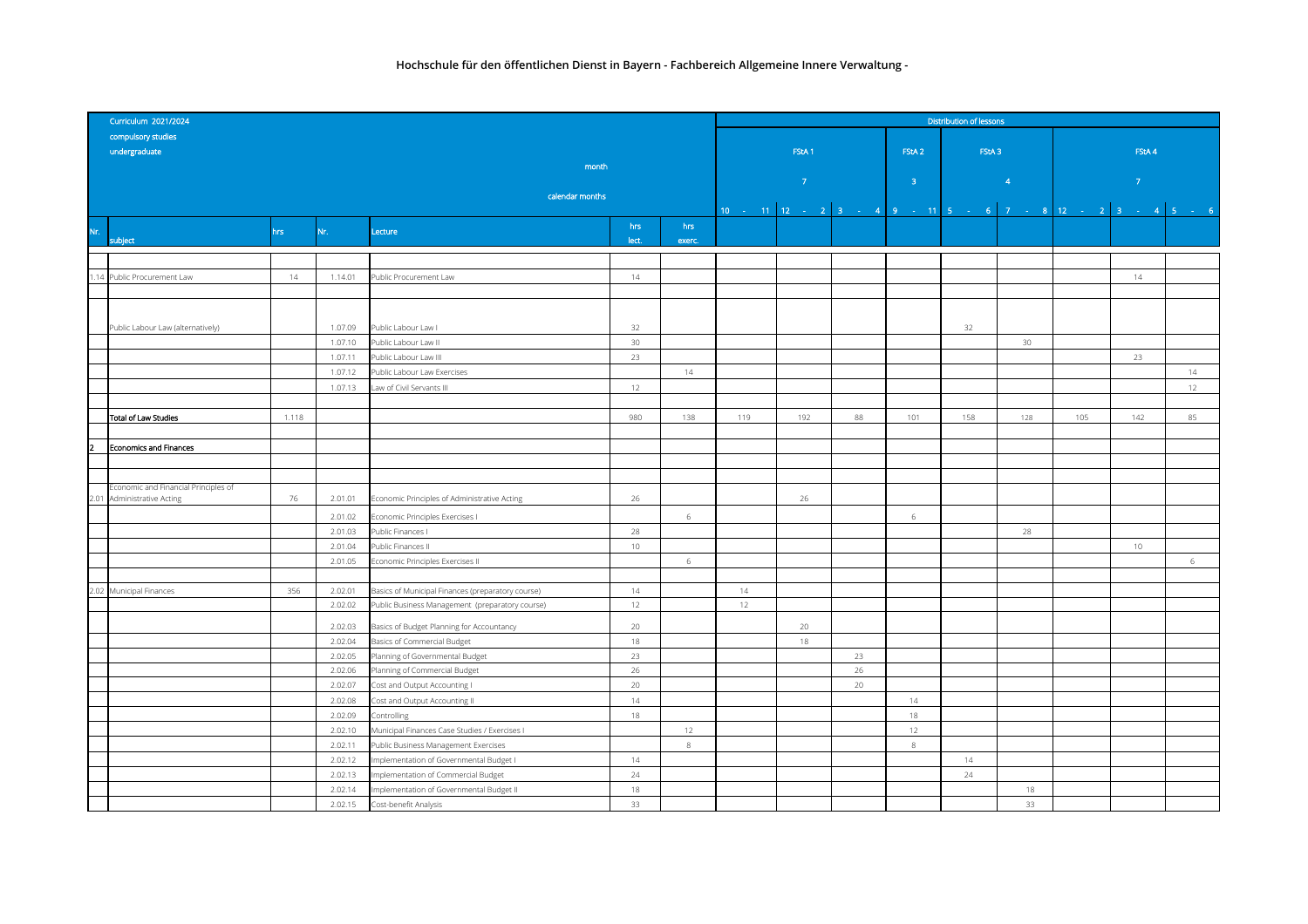| Curriculum 2021/2024 |                                          |      |         |                                                 |                 |                |                                                                            | <b>Distribution of lessons</b> |                 |                   |       |                        |                |                |    |  |  |
|----------------------|------------------------------------------|------|---------|-------------------------------------------------|-----------------|----------------|----------------------------------------------------------------------------|--------------------------------|-----------------|-------------------|-------|------------------------|----------------|----------------|----|--|--|
|                      | compulsory studies                       |      |         |                                                 |                 |                |                                                                            |                                |                 |                   |       |                        |                |                |    |  |  |
|                      | undergraduate                            |      |         |                                                 |                 |                |                                                                            | FStA <sub>1</sub>              |                 | FStA <sub>2</sub> | FStA3 |                        | FStA 4         |                |    |  |  |
|                      |                                          |      |         | month                                           |                 |                |                                                                            |                                |                 |                   |       |                        |                |                |    |  |  |
|                      |                                          |      |         |                                                 |                 |                |                                                                            | $7^{\circ}$                    |                 | $-3$              |       | $\left 4\right\rangle$ | 7 <sup>°</sup> |                |    |  |  |
|                      |                                          |      |         | calendar months                                 |                 |                |                                                                            |                                |                 |                   |       |                        |                |                |    |  |  |
|                      |                                          |      |         |                                                 |                 |                | 10 - 11   12 - 2   3 - 4   9 - 11   5 - 6   7 - 8   12 - 2   3 - 4   5 - 6 |                                |                 |                   |       |                        |                |                |    |  |  |
| Nr.                  | subject                                  | hrs. | Nr.     | Lecture                                         | hrs<br>lect.    | hrs<br>exerc.  |                                                                            |                                |                 |                   |       |                        |                |                |    |  |  |
|                      |                                          |      |         |                                                 |                 |                |                                                                            |                                |                 |                   |       |                        |                |                |    |  |  |
|                      |                                          |      | 2.02.16 | Reporting in Governmental Budget System         | $10 -$          |                |                                                                            |                                |                 |                   |       |                        | 10             |                |    |  |  |
|                      |                                          |      | 2.02.17 | Reporting in Commercial Budget System           | 18              |                |                                                                            |                                |                 |                   |       |                        | 18             |                |    |  |  |
|                      |                                          |      | 2.02.18 | Share management and Public Enterprises         | 20 <sub>2</sub> |                |                                                                            |                                |                 |                   |       |                        | 20             |                |    |  |  |
|                      |                                          |      | 2.02.19 | Value added tax system I                        | $\overline{4}$  |                |                                                                            |                                |                 |                   |       |                        |                | $\overline{4}$ |    |  |  |
|                      |                                          |      | 2.02.20 | Value added tax system II                       |                 | $\overline{4}$ |                                                                            |                                |                 |                   |       |                        |                | $\overline{4}$ |    |  |  |
|                      |                                          |      | 2.02.21 | Municipal Finances Exercises II                 |                 | 18             |                                                                            |                                |                 |                   |       |                        |                |                | 18 |  |  |
|                      |                                          |      | 2.02.22 | Public Business Management Exercises            |                 | $\,$ 8 $\,$    |                                                                            |                                |                 |                   |       |                        |                |                | 8  |  |  |
|                      |                                          |      |         |                                                 |                 |                |                                                                            |                                |                 |                   |       |                        |                |                |    |  |  |
|                      | 2.03 State Finances                      | 334  | 2.03.01 | Basics of State Finances (preparatory course)   | 14              |                | 14                                                                         |                                |                 |                   |       |                        |                |                |    |  |  |
|                      |                                          |      | 2.02.02 | Public Business Management (preparatory course) | 12              |                | 12                                                                         |                                |                 |                   |       |                        |                |                |    |  |  |
|                      |                                          |      | 2.03.03 | State Budget Law I                              | 30 <sup>°</sup> |                |                                                                            | 30                             |                 |                   |       |                        |                |                |    |  |  |
|                      |                                          |      | 2.03.04 | Basics of Commercial Budget                     | 18              |                |                                                                            | 18                             |                 |                   |       |                        |                |                |    |  |  |
|                      |                                          |      | 2.03.05 | State Budget Law II                             | $30\,$          |                |                                                                            |                                | 30 <sup>°</sup> |                   |       |                        |                |                |    |  |  |
|                      |                                          |      | 2.03.06 | Cost and Output Accounting I                    | 20              |                |                                                                            |                                | 20              |                   |       |                        |                |                |    |  |  |
|                      |                                          |      | 2.03.07 | Cost and Output Accounting II                   | 14              |                |                                                                            |                                |                 | 14                |       |                        |                |                |    |  |  |
|                      |                                          |      | 2.03.08 | Controlling                                     | 18              |                |                                                                            |                                |                 | 18                |       |                        |                |                |    |  |  |
|                      |                                          |      | 2.03.09 | State Budget Law Exercises I                    |                 | $\,$ 8 $\,$    |                                                                            |                                |                 | 8                 |       |                        |                |                |    |  |  |
|                      |                                          |      | 2.03.10 | Public Business Management Exercises            |                 | 8              |                                                                            |                                |                 | $\,$ 8            |       |                        |                |                |    |  |  |
|                      |                                          |      | 2.03.11 | State Budget Law III                            | 20              |                |                                                                            |                                |                 |                   | 20    |                        |                |                |    |  |  |
|                      |                                          |      | 2.03.12 | <b>Public Granting</b>                          | 20              |                |                                                                            |                                |                 |                   |       | 20                     |                |                |    |  |  |
|                      |                                          |      | 2.03.13 | Cost-benefit Analysis                           | 33              |                |                                                                            |                                |                 |                   |       | 33                     |                |                |    |  |  |
|                      |                                          |      | 2.03.14 | State Budget Law IV                             | 20              |                |                                                                            |                                |                 |                   |       |                        | 20             |                |    |  |  |
|                      |                                          |      | 2.03.15 | Share management and Public Enterprises         | 20              |                |                                                                            |                                |                 |                   |       |                        | 20             |                |    |  |  |
|                      |                                          |      | 2.03.16 | Property Management and Obtaining               | 25              |                |                                                                            |                                |                 |                   |       |                        |                | 25             |    |  |  |
|                      |                                          |      | 2.03.17 | State Budget Law Exercises II                   |                 | 16             |                                                                            |                                |                 |                   |       |                        |                |                | 16 |  |  |
|                      |                                          |      | 2.03.18 | Public Business Management Exercises            |                 | $\,$ 8 $\,$    |                                                                            |                                |                 |                   |       |                        |                |                | 8  |  |  |
|                      |                                          |      |         |                                                 |                 |                |                                                                            |                                |                 |                   |       |                        |                |                |    |  |  |
|                      |                                          |      |         |                                                 |                 |                |                                                                            |                                |                 |                   |       |                        |                |                |    |  |  |
|                      | Total of Economics and Finances          | 432  |         |                                                 | 370             | 62             | 26                                                                         | 64                             | 69              | 58                | 38    | 79                     | 48             | 18             | 32 |  |  |
|                      |                                          |      |         |                                                 |                 |                |                                                                            |                                |                 |                   |       |                        |                |                |    |  |  |
| lз                   | Adminstrative Sciences                   |      |         |                                                 |                 |                |                                                                            |                                |                 |                   |       |                        |                |                |    |  |  |
|                      |                                          |      |         |                                                 |                 |                |                                                                            |                                |                 |                   |       |                        |                |                |    |  |  |
|                      | 3.01 Administrative Organisation         | 34   | 3.01.01 | Administrative Organisation I                   | 8               |                |                                                                            | 8                              |                 |                   |       |                        |                |                |    |  |  |
|                      |                                          |      | 3.01.02 | Administrative Organisation II                  | 14              |                |                                                                            |                                |                 | 14                |       |                        |                |                |    |  |  |
|                      |                                          |      | 3.01.03 | Administrative Organisation - Processes         | 12              |                |                                                                            |                                |                 |                   |       |                        | 12             |                |    |  |  |
|                      |                                          |      |         |                                                 |                 |                |                                                                            |                                |                 |                   |       |                        |                |                |    |  |  |
|                      | 3.02 Statistics in Public Administration | 28   | 3.02.01 | Statistics                                      | 22              |                |                                                                            |                                | 22              |                   |       |                        |                |                |    |  |  |
|                      |                                          |      | 3.02.02 | <b>Statistics Exercises</b>                     |                 | 6              |                                                                            |                                |                 | 6                 |       |                        |                |                |    |  |  |
|                      |                                          |      |         |                                                 |                 |                |                                                                            |                                |                 |                   |       |                        |                |                |    |  |  |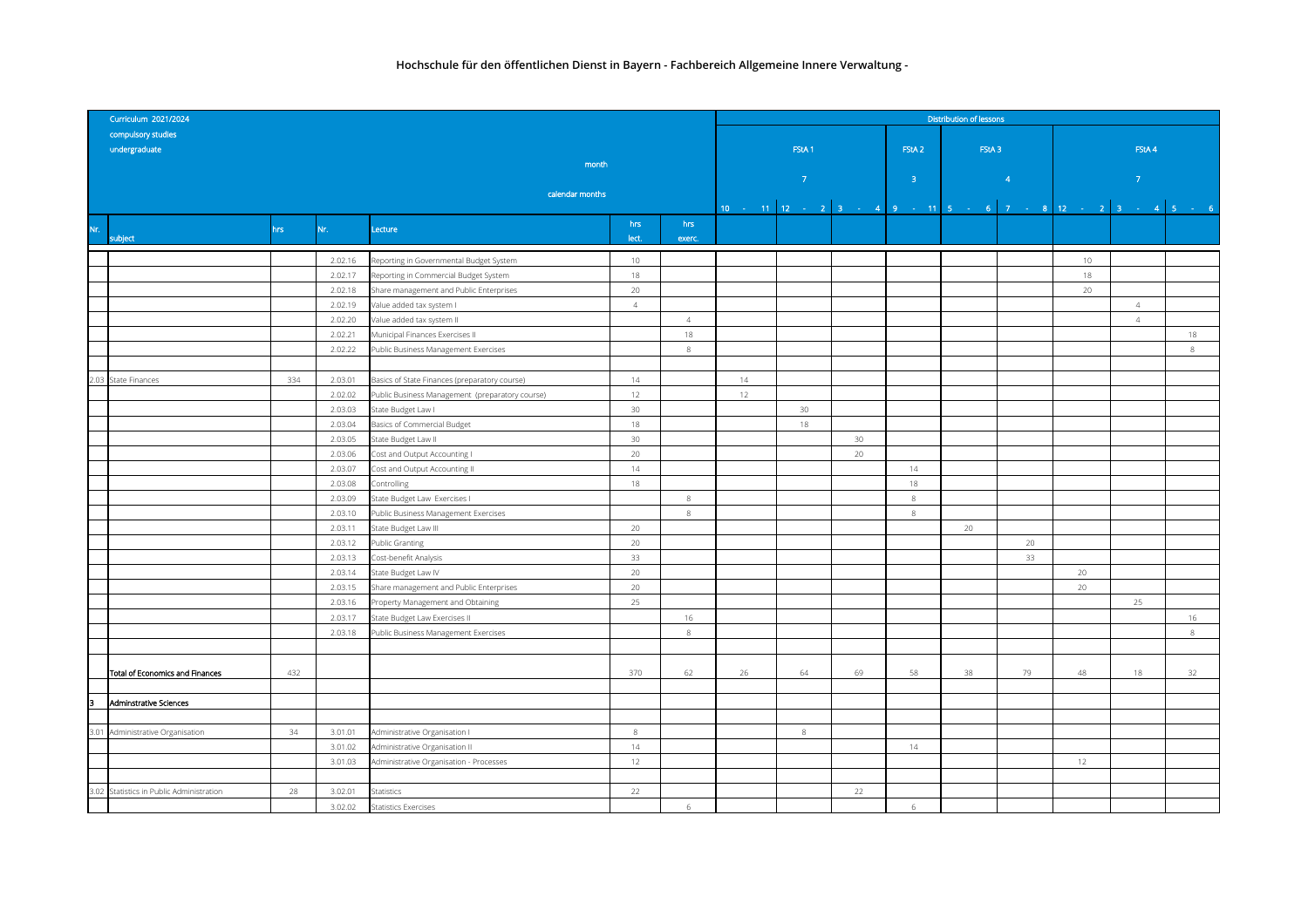|      | Curriculum 2021/2024                         |      | Distribution of lessons |                                                                  |                         |                |                                                            |                   |                |                   |                   |   |        |    |                |
|------|----------------------------------------------|------|-------------------------|------------------------------------------------------------------|-------------------------|----------------|------------------------------------------------------------|-------------------|----------------|-------------------|-------------------|---|--------|----|----------------|
|      | compulsory studies                           |      |                         |                                                                  |                         |                |                                                            |                   |                |                   |                   |   |        |    |                |
|      | undergraduate                                |      |                         |                                                                  |                         |                |                                                            | FStA <sub>1</sub> |                | FStA <sub>2</sub> | FStA <sub>3</sub> |   | FStA 4 |    |                |
|      |                                              |      |                         | month                                                            |                         |                |                                                            |                   |                |                   |                   |   |        |    |                |
|      |                                              |      |                         |                                                                  | $\mathcal{T}$           |                |                                                            | $\overline{3}$    |                | $\overline{4}$    | $\overline{7}$    |   |        |    |                |
|      |                                              |      |                         | calendar months                                                  |                         |                |                                                            |                   |                |                   |                   |   |        |    |                |
|      |                                              |      |                         |                                                                  |                         |                | 10 - 11 12 - 2 3 - 4 9 - 11 5 - 6 7 - 8 12 - 2 3 - 4 5 - 6 |                   |                |                   |                   |   |        |    |                |
| Nr.  |                                              | hrs. | Nr.                     | Lecture                                                          | hrs                     | hrs            |                                                            |                   |                |                   |                   |   |        |    |                |
|      | subject                                      |      |                         |                                                                  | lect.                   | exerc.         |                                                            |                   |                |                   |                   |   |        |    |                |
|      |                                              |      |                         |                                                                  |                         |                |                                                            |                   |                |                   |                   |   |        |    |                |
|      |                                              | 78   | 3.03.01                 |                                                                  |                         |                |                                                            |                   |                |                   |                   |   |        |    |                |
| 3.03 | Informatics                                  |      |                         | Informatics I                                                    | 16                      |                | 16                                                         |                   |                |                   |                   |   |        |    |                |
|      |                                              |      | 3.03.02                 | EGovernment I                                                    | $\overline{4}$          |                | $\overline{4}$                                             |                   |                |                   |                   |   |        |    |                |
|      |                                              |      | 3.03.03                 | Informatics I                                                    | 26                      |                |                                                            | 26                |                |                   |                   |   |        |    |                |
|      |                                              |      | 3.03.04                 | Informatics III                                                  | 6                       |                |                                                            |                   | 6              |                   |                   |   |        |    |                |
|      |                                              |      | 3.03.05                 | EGovernment II                                                   | 14                      |                |                                                            |                   |                |                   | 14                |   |        |    |                |
|      |                                              |      | 3.03.06                 | EGovernment III                                                  | 12                      |                |                                                            |                   |                |                   |                   |   |        | 12 |                |
|      |                                              |      |                         |                                                                  |                         |                |                                                            |                   |                |                   |                   |   |        |    |                |
|      |                                              |      |                         |                                                                  |                         |                |                                                            |                   |                |                   |                   |   |        |    |                |
|      |                                              |      |                         |                                                                  |                         |                |                                                            |                   |                |                   |                   |   |        |    |                |
|      |                                              |      |                         |                                                                  |                         |                |                                                            |                   |                |                   |                   |   |        |    |                |
| 3.04 | Social Sciences, Personnel Management,       | 128  | 3.04.01                 |                                                                  | 14                      |                | 14                                                         |                   |                |                   |                   |   |        |    |                |
|      | Training of Communication                    |      |                         | Social science principles in administrative organization         |                         |                |                                                            |                   |                |                   |                   |   |        |    |                |
|      |                                              |      | 3.04.02                 | Verbal and Media Presentations                                   | 16                      |                |                                                            | 16                |                |                   |                   |   |        |    |                |
|      |                                              |      | 3.04.03                 | Working and Communication in Groups I                            | 24                      |                |                                                            | 24                |                |                   |                   |   |        |    |                |
|      |                                              |      | 3.04.04<br>3.04.05      | Working and Communication in Groups II                           | 12<br>20                |                |                                                            |                   | 12             | 20                |                   |   |        |    |                |
|      |                                              |      |                         | <b>Empirical Methods</b>                                         |                         |                |                                                            |                   |                |                   |                   |   |        |    |                |
|      |                                              |      | 3.04.06                 | Human Resources Management I                                     | 8                       |                |                                                            |                   |                |                   |                   | 8 |        |    |                |
|      |                                              |      | 3.04.07                 | Human Resources Management II                                    | 18                      |                |                                                            |                   |                |                   |                   |   | 18     |    |                |
|      |                                              |      | 3.04.08                 | Personnel Management (Leadership)                                | 12                      |                |                                                            |                   |                |                   |                   |   |        | 12 |                |
|      |                                              |      | 3.04.09                 | Preparation for exams                                            |                         | $\overline{4}$ |                                                            |                   |                |                   |                   |   |        |    | $\overline{4}$ |
|      |                                              |      |                         |                                                                  |                         |                |                                                            |                   |                |                   |                   |   |        |    |                |
|      | <b>Total Administrative Science</b>          | 268  |                         |                                                                  | 258                     | $10 -$         | 34                                                         | 74                | 40             | 40                | 14                | 8 | 30     | 24 | $\overline{4}$ |
|      |                                              |      |                         |                                                                  |                         |                |                                                            |                   |                |                   |                   |   |        |    |                |
|      |                                              |      |                         |                                                                  |                         |                |                                                            |                   |                |                   |                   |   |        |    |                |
|      | Inter-disciplinary Lectures and Exercises,   |      |                         |                                                                  |                         |                |                                                            |                   |                |                   |                   |   |        |    |                |
|      | Projects                                     |      |                         |                                                                  |                         |                |                                                            |                   |                |                   |                   |   |        |    |                |
|      |                                              |      |                         |                                                                  |                         |                |                                                            |                   |                |                   |                   |   |        |    |                |
| 4.00 | Work and Study                               | 9    | 4.00.01                 | Introduction to use informatic systems                           | $\overline{\mathbf{3}}$ |                | $\overline{\mathbf{3}}$                                    |                   |                |                   |                   |   |        |    |                |
|      |                                              |      | 4.00.02                 | <b>Blended Learning</b>                                          | 2                       |                |                                                            |                   | $\overline{2}$ |                   |                   |   |        |    |                |
|      |                                              |      | 4.00.03                 | Scientfic work                                                   | $\overline{4}$          |                |                                                            |                   | $\overline{4}$ |                   |                   |   |        |    |                |
|      |                                              |      |                         |                                                                  |                         |                |                                                            |                   |                |                   |                   |   |        |    |                |
|      | Human Rights, Administrative Acting, Protest |      |                         |                                                                  |                         |                |                                                            |                   |                |                   |                   |   |        |    |                |
| 4.01 | Procedure                                    | 64   | 4.01.01                 | Human Rights, Administrative Acting, Protest Procedure 1         |                         | 24             |                                                            |                   |                | 24                |                   |   |        |    |                |
|      |                                              |      |                         |                                                                  |                         |                |                                                            |                   |                |                   |                   |   |        |    |                |
|      |                                              |      |                         |                                                                  |                         |                |                                                            |                   |                |                   |                   |   |        |    |                |
|      |                                              |      |                         | 4.01.02 Human Rights, Administrative Acting, Protest Procedure 2 |                         | 20             |                                                            |                   |                |                   |                   |   |        | 20 |                |